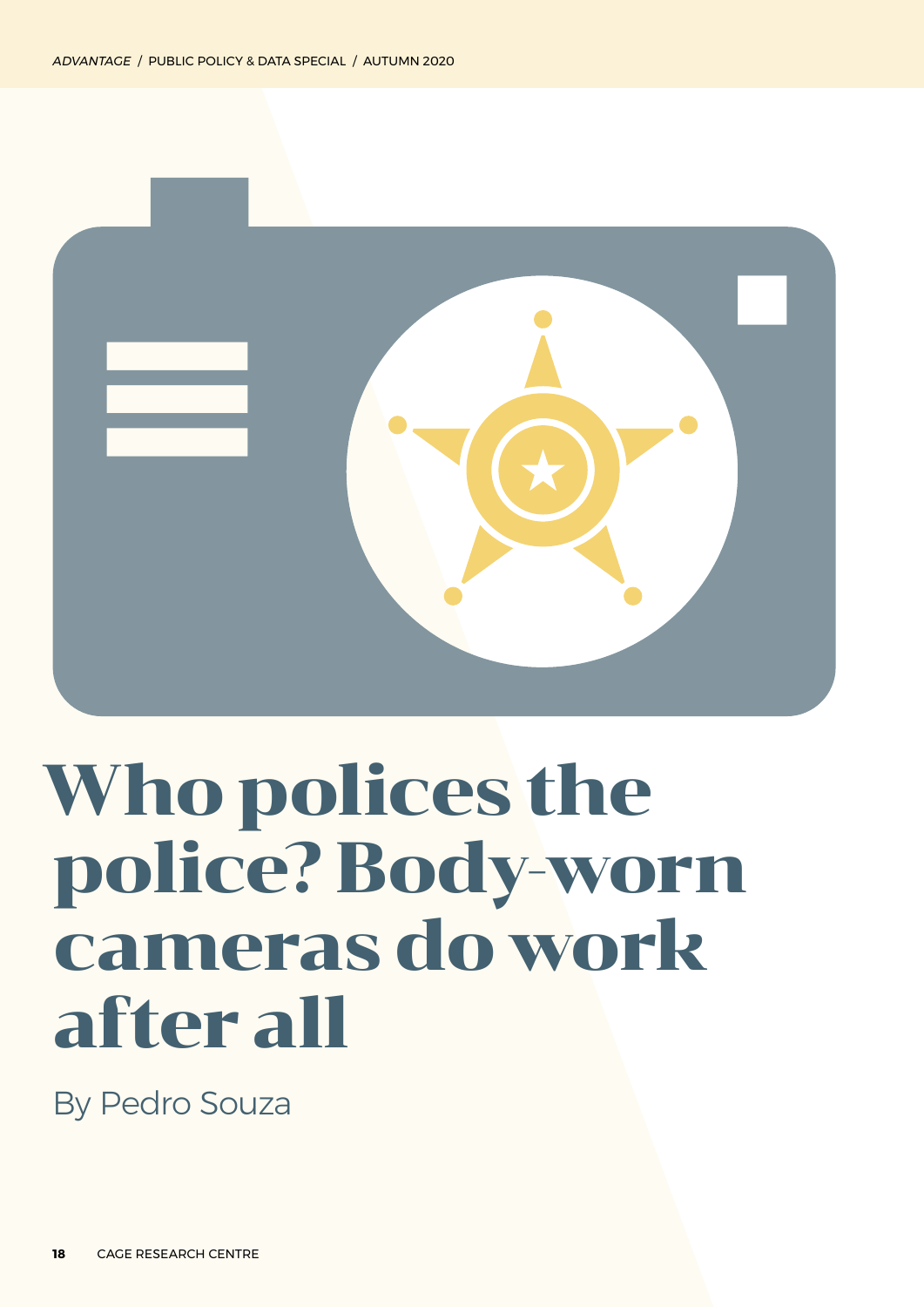'To protect and to serve' is a familiar motto adopted by police forces in the United States and across the world. Some mottoes go further: Minnesotan police aspire 'To Protect with Courage, To Serve with Compassion!', and officers in New York are 'Faithful unto Death' (*Fidelis ad mortem*). Across the Atlantic, law enforcement is relatively more circumspect, for example, 'Working together for a safer London'.

These unabashed aspirations often clash with the reality of police and community relationships, which are regularly characterised by a lack of trust between the police and citizens and are sometimes plagued by claims of ex reality of police and community relationships, which are regularly characterised by a lack of trust between the police and citizens and are and racial discrimination. The riots that erupted in the wake of the killing of George Floyd in Minnesota, and growing calls to defund or abolish the police, highlight the importance of improving the relations between the police and the community they serve. in this context, adoption of police body worn cameras (BWC) have been over and again proposed as a way to prevent excessive use of force, build trust and promote a sense of accountability. As Travis Easter from the San Diego Police Department stated, 'If officers and citizens are being watched, we are both more liable to do the right thing' (siegel, 2020).

Existing work on BWC mostly suggests that they have limited or no effect on police behaviour. We provide experimental evidence – from Santa Catarina in Brazil that BWC in fact trigger a significant change in officer and citizen interactions. our findings suggest that the lack of high-quality evidence on the effectiveness of bWc from the many existing studies may be due to the research design, not due to an absence of a treatment effect.

In collaboration with the state Military Police  $$ which is responsible for day-to-day policing activities and is highly visible to the public  $-$  we randomised 150 officers to receive the camera as part of their standard equipment and 303 officers were consigned to the control group, who were not allowed to use the camera. Using administrative data, we tracked the outcomes of the universe of the 9,259 dispatches they attended to, covering five police precincts over a three-month period starting in September 2018.

We find statistically and economically sizable results which strongly suggest that accountability through the recording of interactions between the police and citizens de-escalate situations in which conflict or violence could otherwise occur. Our initial set of results focuses on the actual use of the camera. Using the data from the camera logs, we find that the cameras were indeed used among the police apparatus: on average, one quarter of the dispatches in the treatment group were recorded. The internal protocol for camera use mandated that cameras should only be activated if there was an interaction with the citizen, which does not occur in all dispatches.

We then focus on comparing dispatch reports with and without BWC present. We find that dispatches in the treatment group were more diligently recorded: they are 13% more likely to generate a formal referral to the Civil Police (the branch of the police responsible for conducting investigations), prepare criminal reports and eventually push charges through the judiciary. We also find that those reports are 26% more likely to include a victim. We interpret these effects as ensuing from the accountability of the actions of the police and citizens' alike, promoted by the video recordings. What is more, the proclivity to report on cases of domestic violence increased substantially by 66% comparing the treated with controlled dispatches.

We next consider margins that specifically signal a negative interaction between the police and citizens: We measure the incidence of any discharge of lethal or non-lethal weapons, if handcuffs were deployed or arrests took place, and whether the dispatch resulted in charges of disobedience or contempt towards the police officers. These latter charges may have been used both for legitimate purposes or to justify unwarranted use of force by the police.